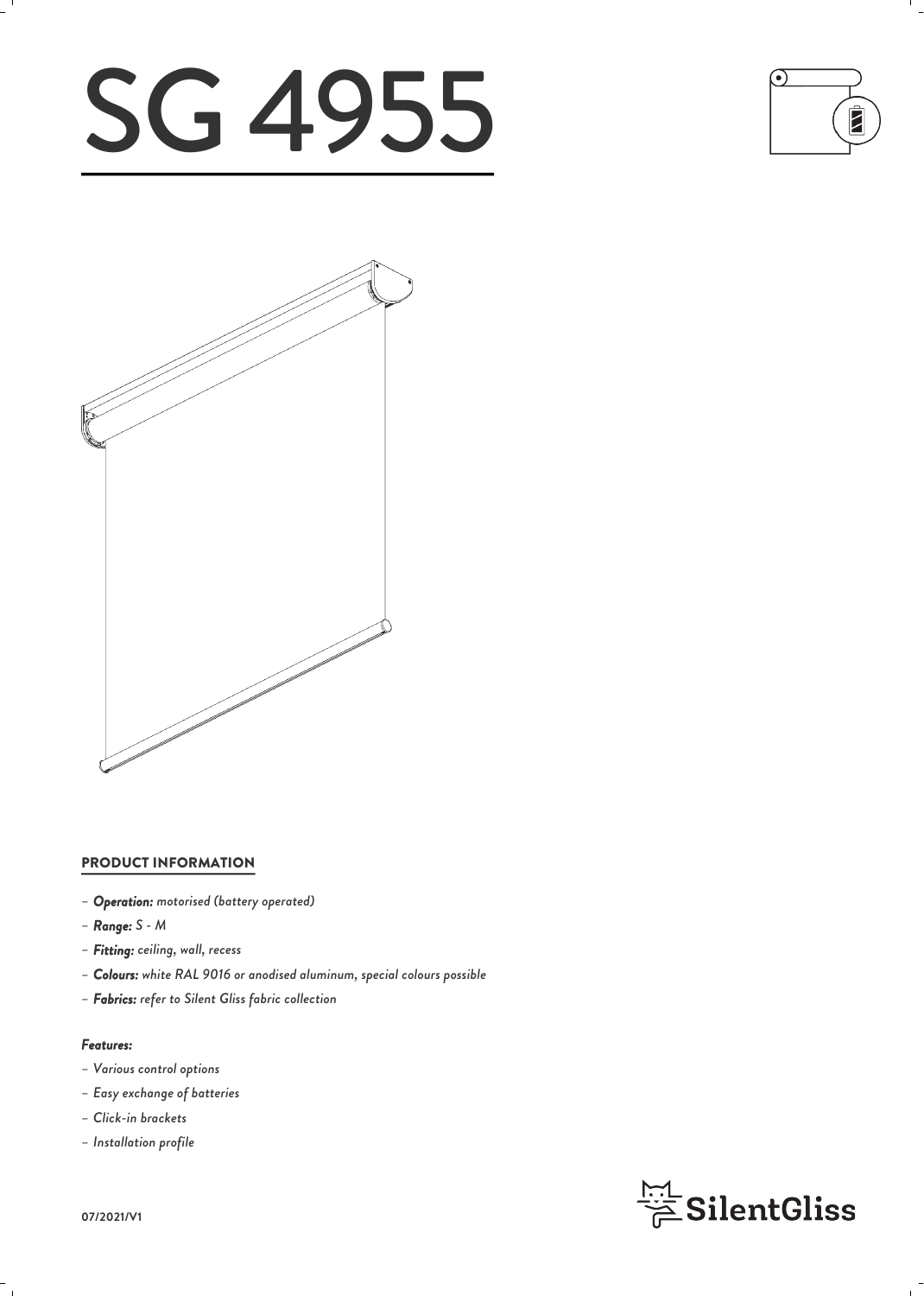# SYSTEM SPECIFICATIONS





*Recommended width / height ratio max. 1:3*

| Maximum system | <b>Fabric thickness</b> | mm | 0.15 | 0.20 | 0.25 | 0.30 | 0.35 | 0.40 | 0.45 | 0.50 | 0.55 | 0.60 | 0.65 | 0.70 | 0.75 | 0.80 |
|----------------|-------------------------|----|------|------|------|------|------|------|------|------|------|------|------|------|------|------|
| drop           | Max. system drop   cm   |    | 400  | 400  | 400  | 400  | 400  | 400  | 390  | 350  | 320  | 290  | 270  | 250  | 230  | 220  |

o.

n To

### **B. PROFILE**  $41$

**Profile information**



*SG 10532 Tube ø 41 mm*



ro.



٦

6  $52$ 

> *SG 11082 Profile*

 $41$ 



*SG 4221 Bottom bar*



*SG 10633 SG 10634 Bottom bar*

*Bottom bar*

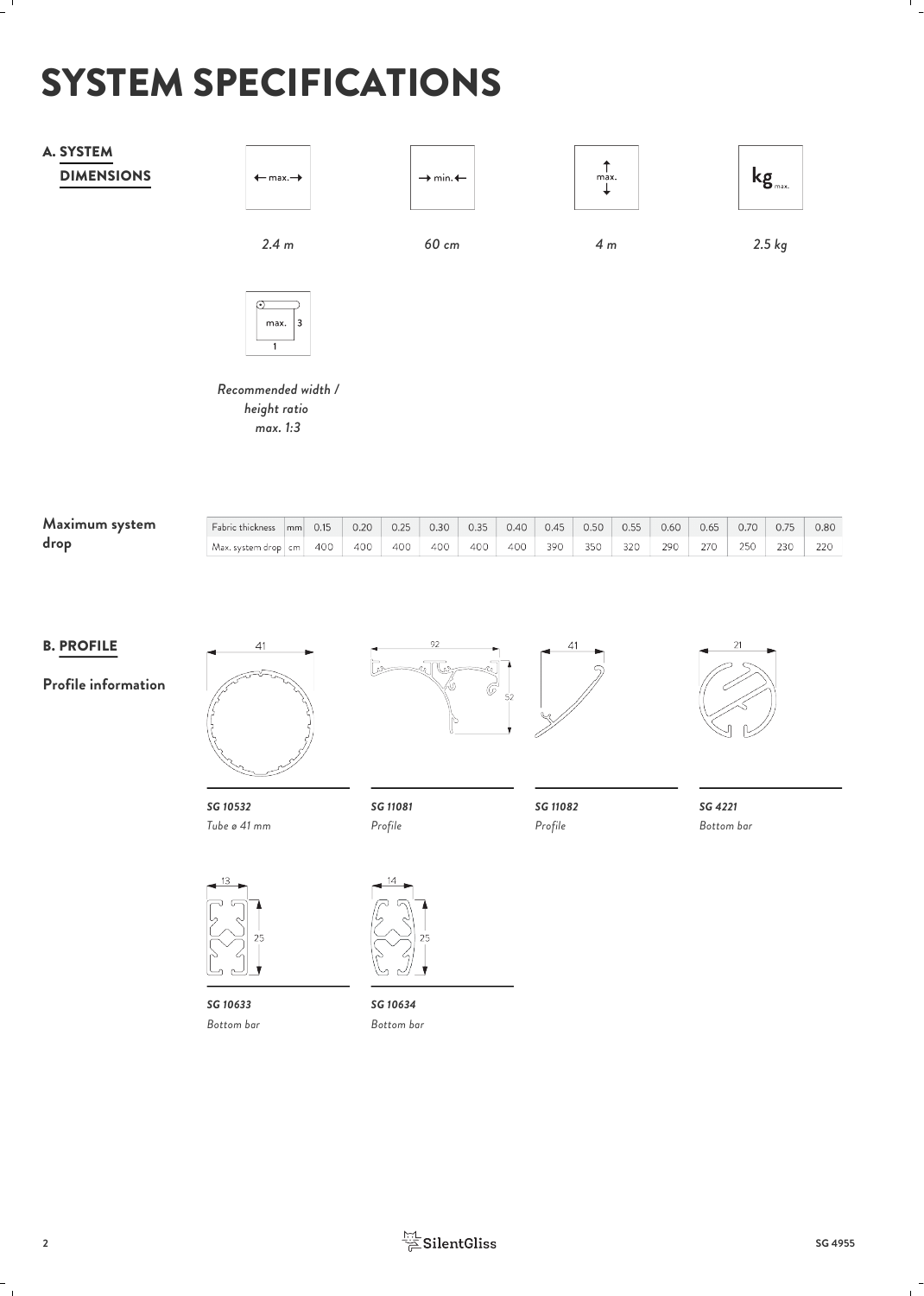**MEASURE** C. HOW TO



*A: System width* 

*B: System height C: Light gap: 14 mm* 

*D: Light gap operation side: 17 mm*

### D. SPECIFICATION EN EN

#### *EN*

*Silent Gliss SG 4955 Battery Operated Roller Blind System. Roller blind. Roller blind system for light to medium size blind applications up to 2.4 m wide. Supplied made to measure and complete comprising anodised aluminium barrel SG 10532 and* TEXT *profile cover SG 11081 with lid SG 11082. Fixed to wall / ceiling / inside recess with clamp SG 3044 or direct fixed with installation support plate SG 11086. Integral motor SG 11076 with battery pack concealed in facia profile. Powered by 8no. lithium AA cells. Round bottom bar SG 4221 in powder coated white Operation by remote control, hand held or wall switch. Fabric from Silent Gliss fabric programme P1-4.*

### *SV*

*Silent Gliss SG 4955 batteridrivet rullgardinsystem. Rullgardinsystem för installationer upp till 2.4 m bredd. Levereras komplett i specificerat mått innefattande aluminium rör SG 10532 och profil täcksidor SG 11081 m. frontlock SG 11082. Vägg/tak och nischmontering med fästen SG 3044 eller direktmonterad med stödplatta SG 11086. Motor SG 11087 med batteripack gömd i kassetten. Drivs med 8 st lithium AA batterier. Monterad rund tyngdprofil i aluminium SG 4221 i vitt. Styrning med handhållen eller väggmonterad fjärrkontroll. Textil från Silent Gliss textilprogram P1-4.*

### *NO*

*Silent Gliss SG 4955 Batteridrevet rullegardinsystem. Rullegardinsystem for maks. bredde på 2,4 meter. Leveres komplett på spesialmål med anodisert rør SG 10532 og dekkside SG 11081 m/frontdeksel SG 11082. Tak-,vegg- og nisjemontering med feste SG 3044 eller direktemontert med støtteplate SG 11086. Motor SG 11087 med batteripakke skjult i kassetten, Drives med 8 stk lithium AA batterier. Leveres med rund tyngdeprofil i hvit. Styring med fjernkontroll eller veggmontert fjernkontroll. Tekstil fra Silent Gliss kolleksjon i prisgruppe 1-4.*

### *DA*

*Silent Gliss SG 4955 batteridrevet rullegardinsystem. Rullegardiner. Rullegardinsystem til lette til mellem installationer med op til 2,4 m bredde. Leveres i ønsket længde og samlet. bestående af anodiseret aluminiumrør SG 10532 og profilafdækning SG 11081 med låg SG 11082. Fastgjort til væg / loft / indfældet med klemme SG 3044 eller direkte fastgjort med installationsstøtteplade SG 11086. Integreret motor SG 11076 med batteripakke gemt i kassetten. Drevet af 8 stk. litium AA-batterier. Rund tyngdeprofil SG 4221 med hvis pulverlakering. Styres af fjernbetjening, håndholdt eller vægkontakt. Tekstil from Silent Gliss tekstil programme P1-4.*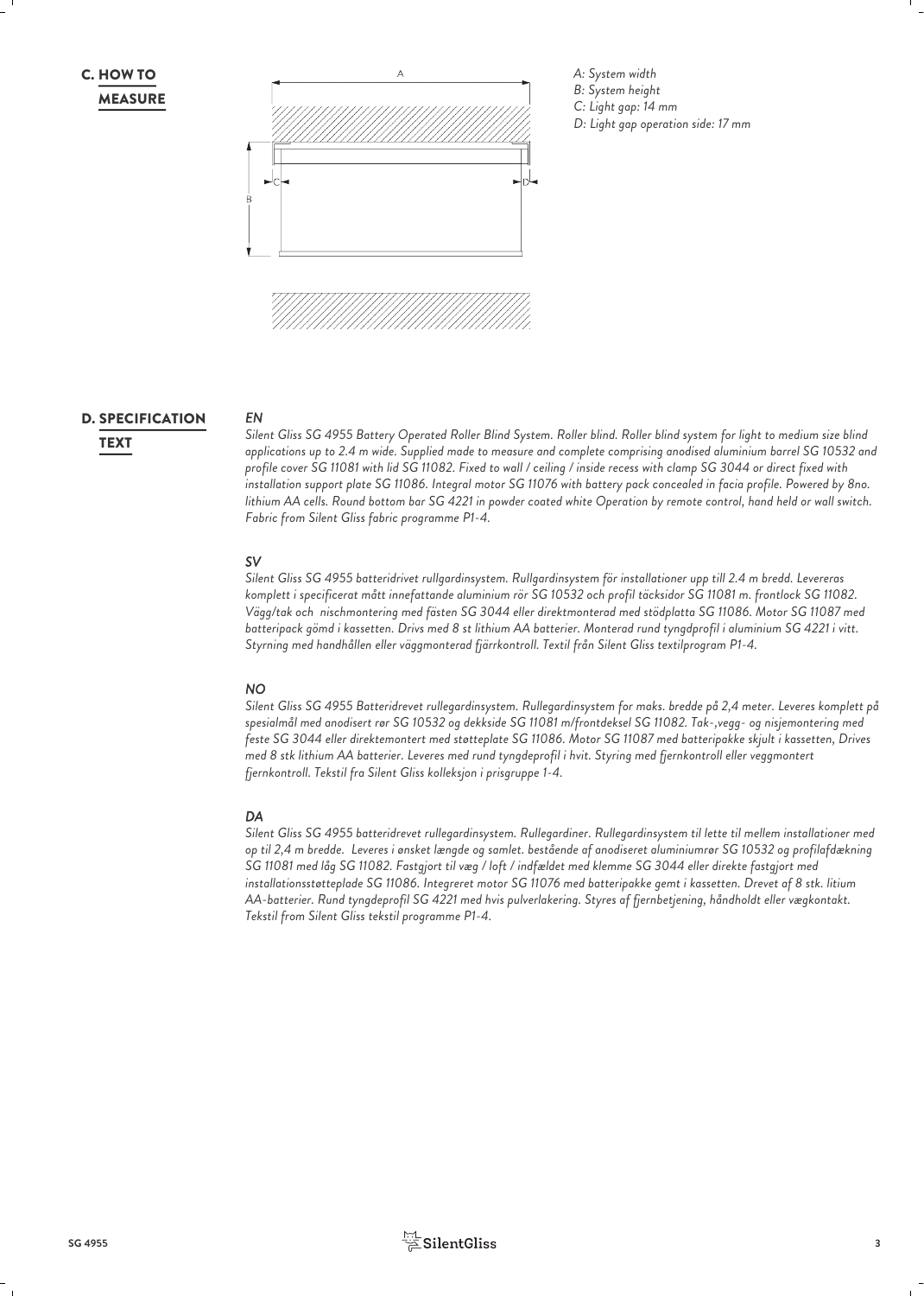### FITTING

### **INFORMATION A. FITTING**

*For detailed fitting information, visit the Silent Gliss* FITTING *website.*



#### B. CEILING FITTING



*Clamp SG 3044*



*Direct fitting*



#### *Reversed fitting*

*SG 3044 SG 11086 Clamp Installation support plate*

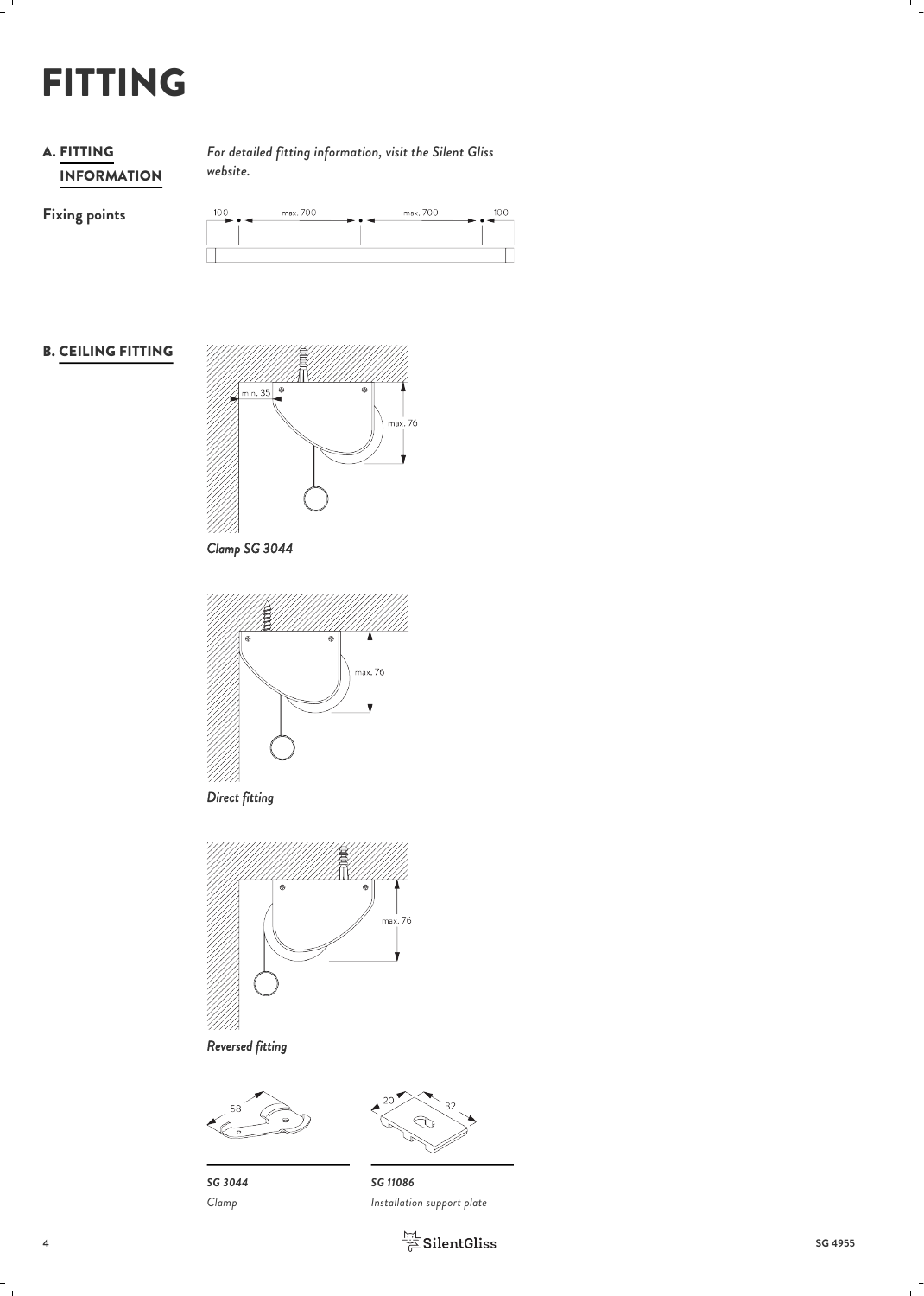C. WALL FITTING





*Direct fitting*

*SG 3044 SG 11086 Clamp Installation support plate*



*Clamp SG 3044*

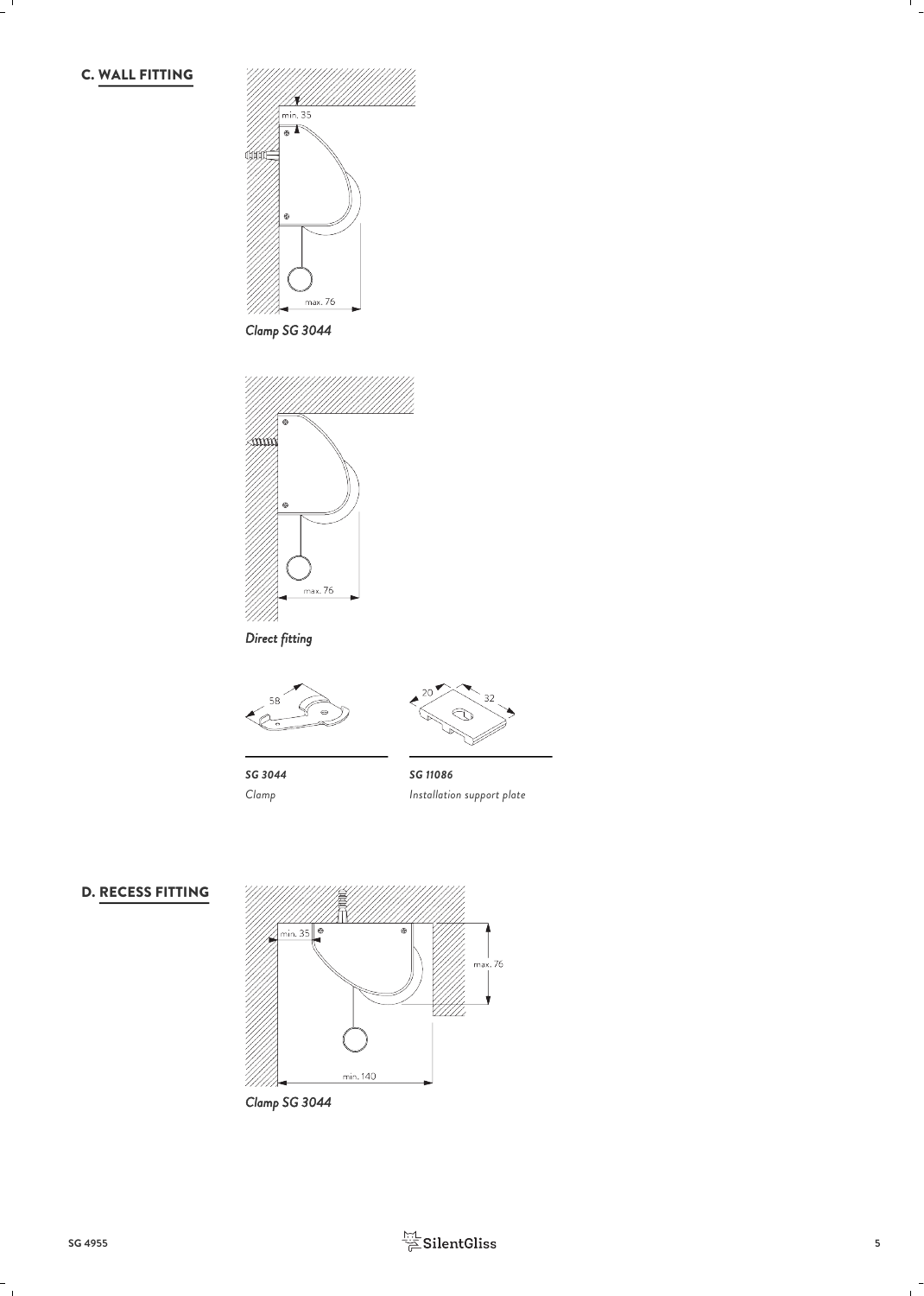

*Direct fitting*





*SG 3044 SG 11086 Clamp Installation support plate*

### SYSTEM FEATURES



*Fabric roll-off window side (standard) Fabric roll-off room side (option) B:*

EXCHANGE

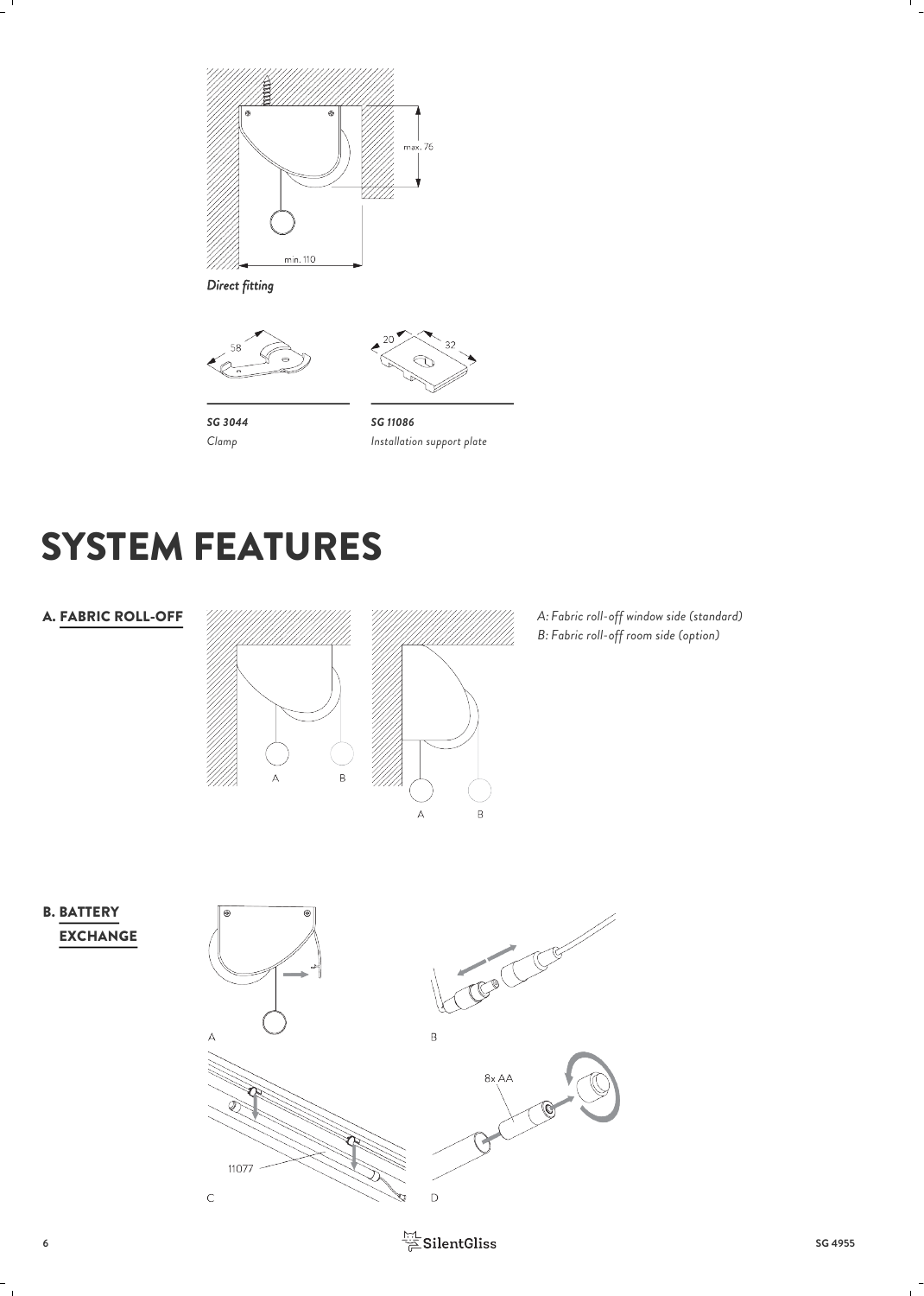### MOTOR & CONTROLS

### FEATURES

| A. MOTOR<br><b>FEATURES</b> | Motor                                                | SG 11076  |
|-----------------------------|------------------------------------------------------|-----------|
|                             | Motor Features                                       |           |
|                             | Soft start / stop                                    | $\bullet$ |
|                             | Built-in receiver                                    | $\bullet$ |
|                             | Electronic end-stop                                  | $\bullet$ |
|                             | Electronic revolution counter (unlimited revolution) | $\bullet$ |
|                             | IP class                                             | IP 44     |
|                             |                                                      |           |
|                             | <b>Control Features</b>                              |           |
|                             | <b>SG Control A</b>                                  |           |

### SPECIFICATIONS

| B. MOTOR              |          | Light gaps             | Min. system     | Voltage | Current | Speed    | Frequency |  |
|-----------------------|----------|------------------------|-----------------|---------|---------|----------|-----------|--|
| <b>SPECIFICATIONS</b> | Motor    | $C/D =$ driving side   | width           |         |         |          | receiver  |  |
|                       |          |                        |                 |         |         |          |           |  |
|                       | SG 11076 | $C: 14$ mm $/D: 17$ mm | $60 \text{ cm}$ | 12 V DC | 0.55A   | $30$ rpm | 433 MHz   |  |
|                       |          |                        |                 |         |         |          |           |  |

### **METHODS C. OPERATION**

*See catalogue "controls" for details.* OPERATION



**SG Control A** *Various radio hand-held and wall transmitters available.*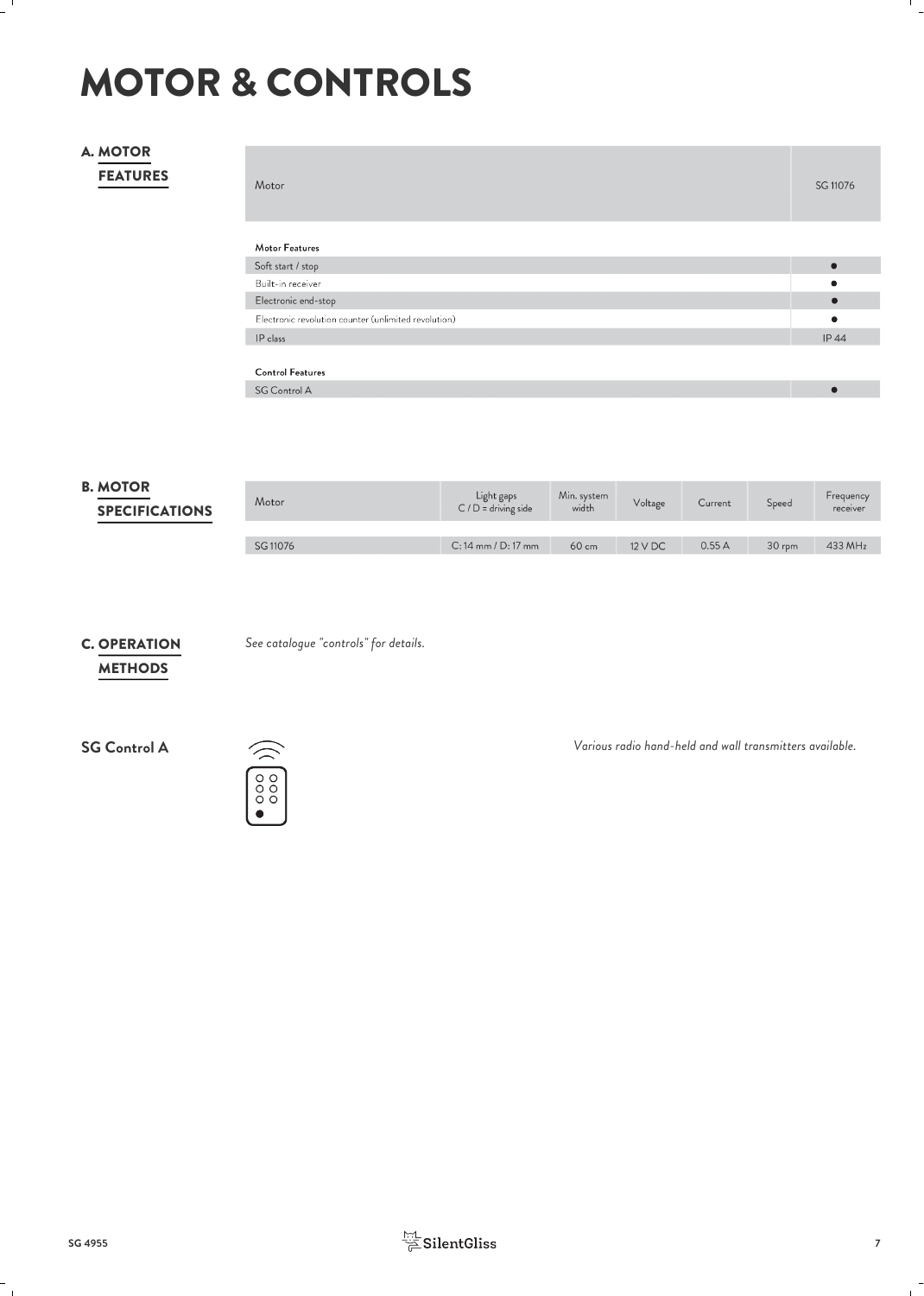## GENERAL NOTES

#### *Dimensions*

- *– Measurements are in mm except where indicated.*
- *– Max. kg relates to fabric incl. accessories (bottom bars, etc.).*

### *Fitting*

- *– Installation by qualified fitter only.*
- *– Number of brackets and fitting positions / fixing points vary depending on fitting surface, system weight, fabric make-up, screw / fixing type and obstacles.*
- *– Qualified fitter must use appropriate screws / fixings for each situation.*
- *– Profile lip if applicable to be installed to room side.*
- *– Electrical installations must be carried out according to Silent Gliss wiring diagrams and conform to local regulations.*
- *– Check space for cables and plugs!*

### *Child Safety*

- *– All relevant Silent Gliss systems correspond to child safety EN 13120.*
- *– All parties involved must comply with EN 13120.*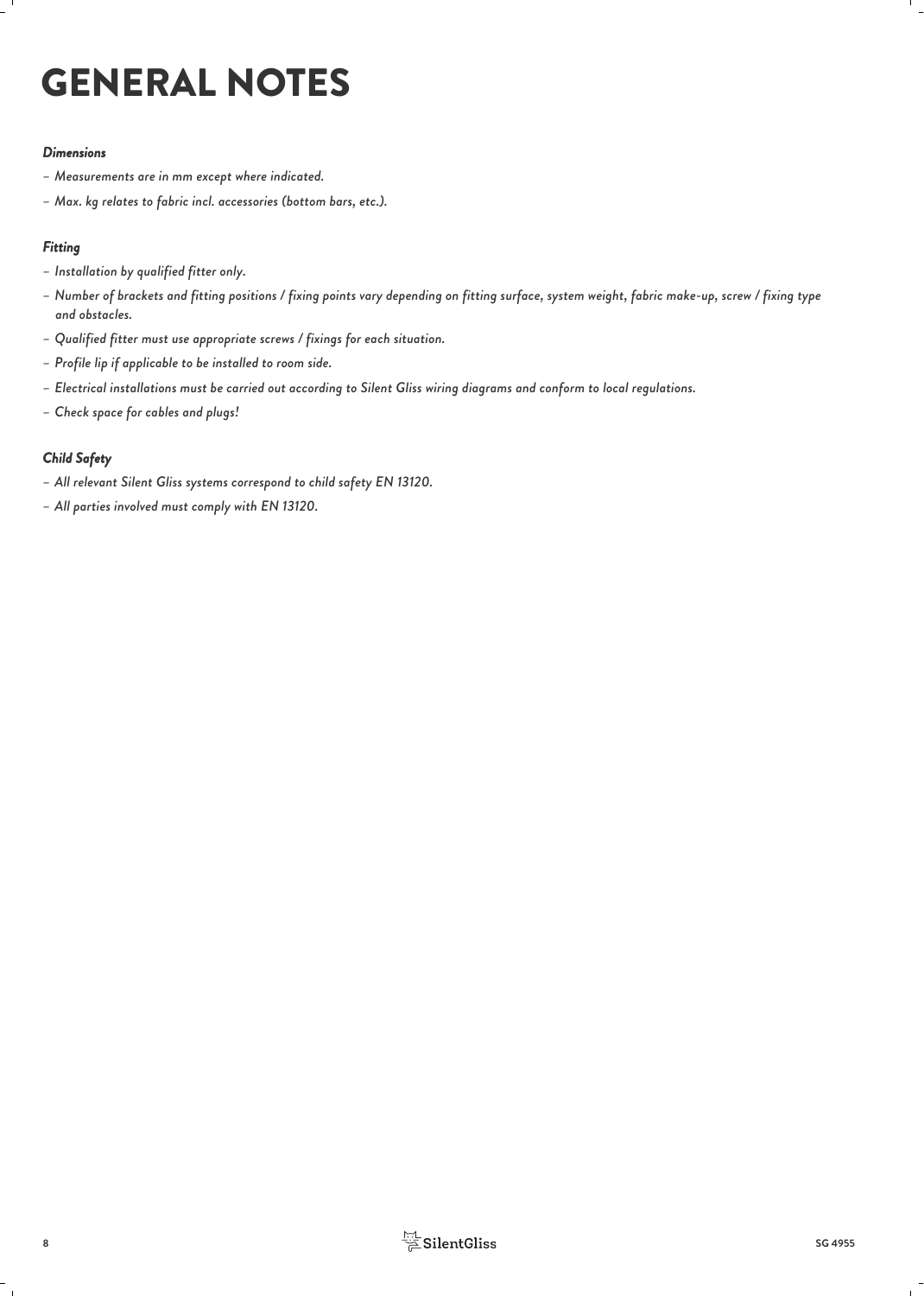### PARTS

### A. STANDARD PARTS



#### *SG 3044*

*Clamp*



*SG 4221 Bottom bar*



*SG 4226 Double tape 30 mm*

*SG 10498 Countersunk screw 2.9x9.5*



*SG 10532 Tube ø 41 mm*



*SG 10543 Bracket*

*SG 10544 Bracket*



*SG 10557 Tube adapter*

*SG 10639 End cover round*



*SG 10690*

*PVC strip 10 mm*

*Spacer*

*SG 11039 Cable protector*



*SG 10946 Radio hand held 1 channel*



*SG 11072 Motor drive*





















*Warning sticker*

*Tube adapter*

*SG 11076 Motor 12V DC, 1.2/30*

*SG 11077 Battery box*

*Profile*

*SG 11075*

*SG 11081*

*SG 11082*

*SG 11083 End cover right*

*SG 11084 End cover left*

*Battery box holder*

*SG 11099 AA Energizer Ultimate lithium batteries*

**SG 11103**<br>Warning sticker<br>
Second the state of the state of the state of the state of the state of the state of the state of the state of the state of the state of the state of the state of the state of the state of the s

*Installation support plate*



*SG 10633*

*Bottom bar*

*SG 10634*

*Bottom bar*

### *SG 10635*

*End cover square*

*SG 10637*

*End cover oval*



*SG 10947*

### *SG 10948*

*Radio hand held 6+1 channel*

*Radio hand held 2+1 channel*

### *SG 10949*

*Radio wall transmitter 1 channel*



*Radio wall transmitter 2 channel*

*SG 10951*

*Radio wall transmitter 5+1 channel*

*SG 11086*

**SG 4955 9**



*SG 11085*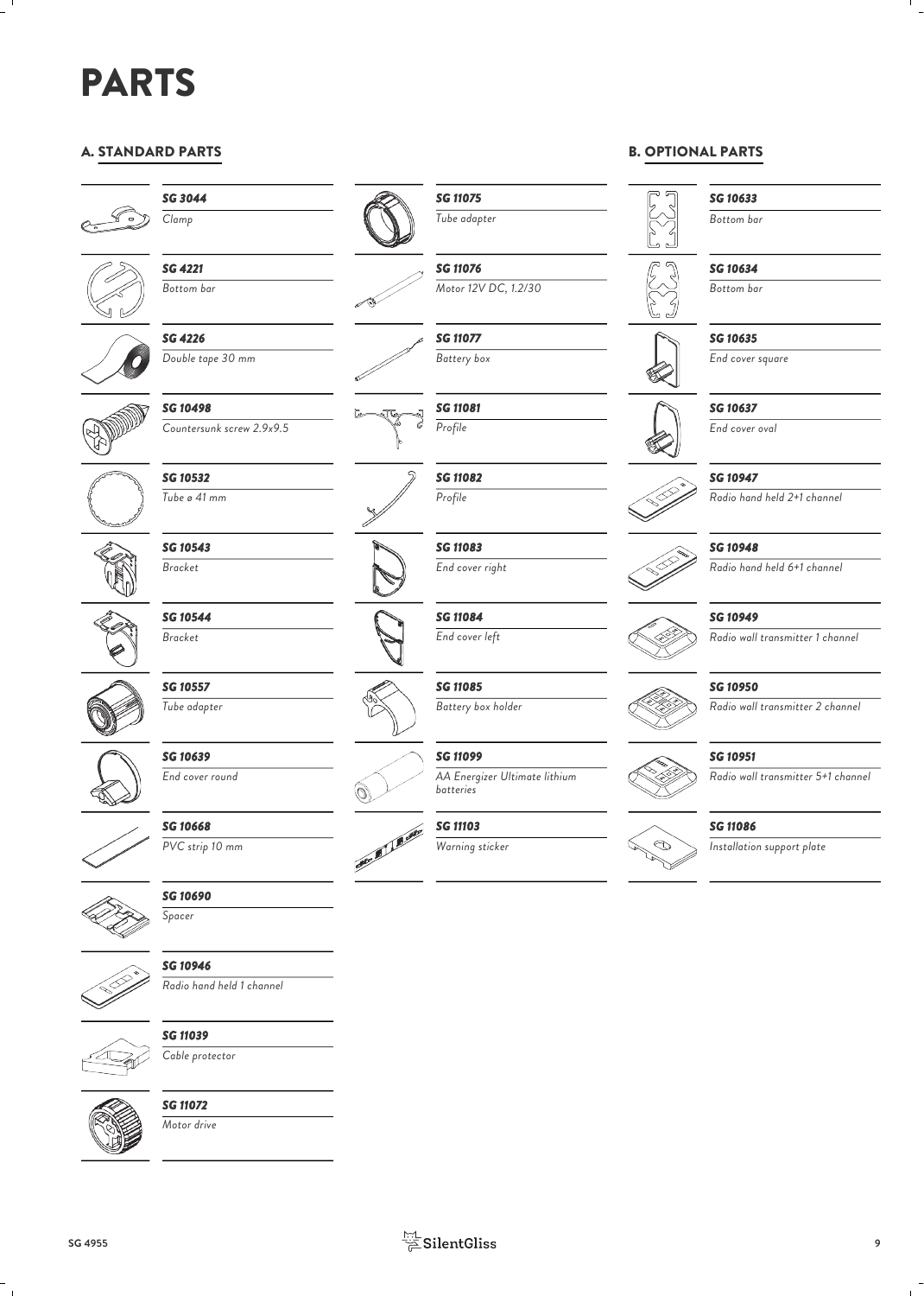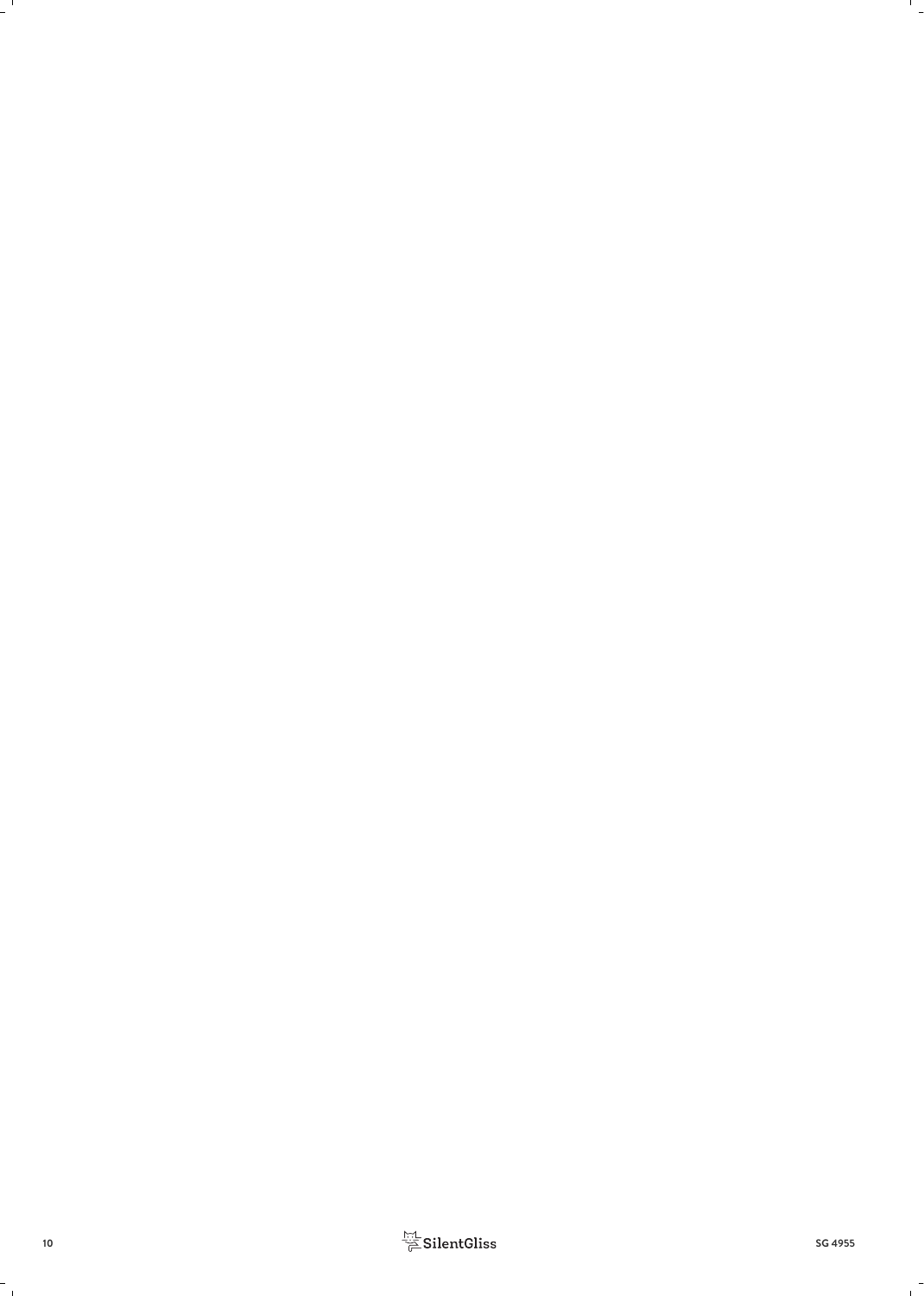